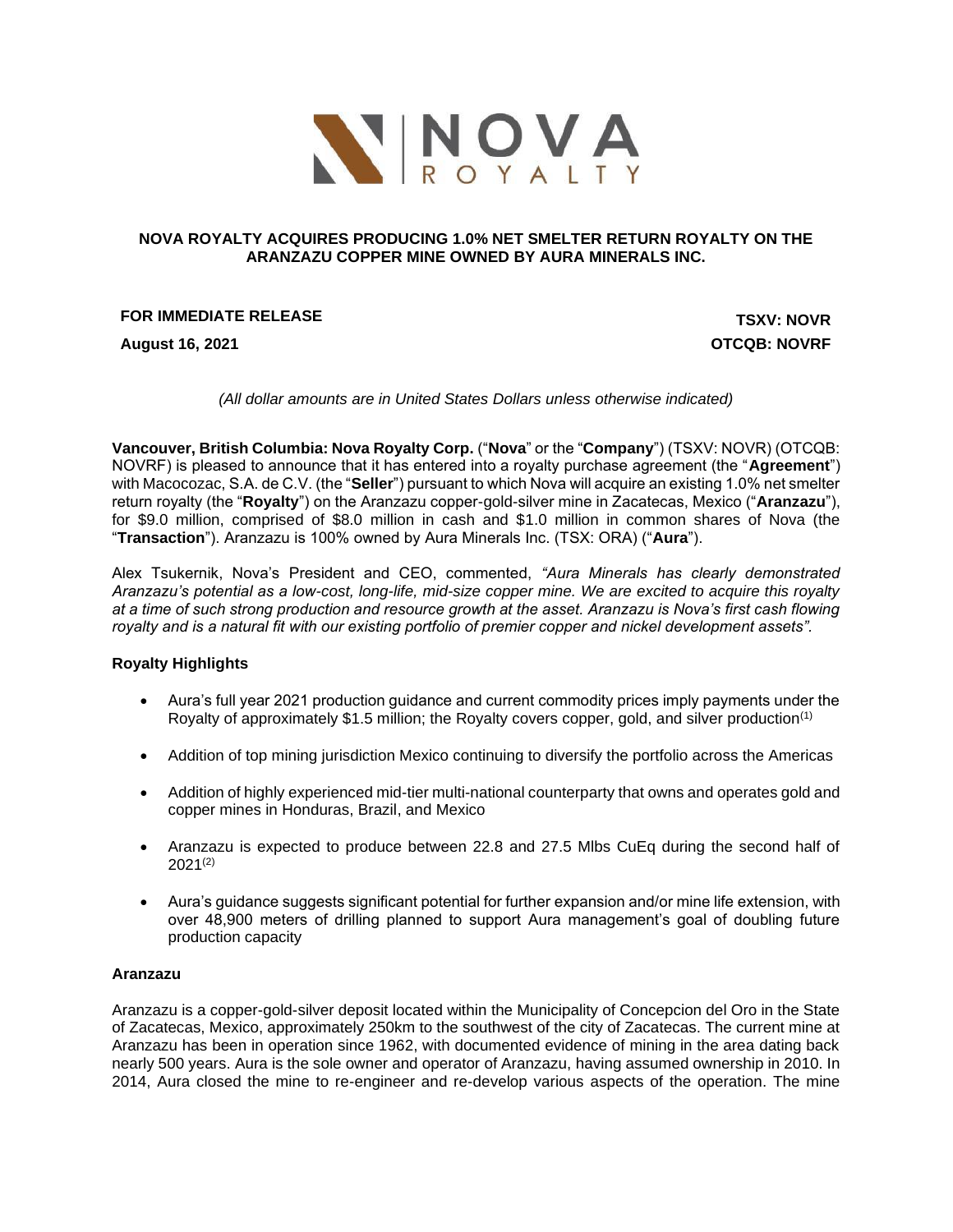reopened in 2018 and attained commercial production in December 2018, since which time Aura has continually improved the efficiency of the operation.

The Aranzazu operation comprises an underground mine using long hole open stoping and an on-site plant, which produces copper concentrate with gold and silver by-product via conventional flotation processing. Aura recently achieved a throughput expansion at Aranzazu, increasing capacity by approximately 30% to 100,000 tons/month. Operations at Aranzazu achieved this expanded capacity in Q2 2021.

Aura disclosed that Aranzazu produced 9.5 Mlbs CuEq at cash costs of \$1.90/lb CuEq during Q2 2021 and 11.7 Mlbs CuEq at cash costs of \$1.46/lb CuEq during Q1 2021.

Aura further disclosed the production guidance range for Aranzazu for the second half of 2021 is calculated as 22.8 and 27.5 Mlbs CuEq.(2)

As of December 31, 2020, Aura disclosed the mineral resource and reserve estimates for Aranzazu as:<sup>(3)</sup>

|                                 | <b>Tonnes</b> | Grade  |          |            | <b>Contained Metal (Kt)</b> |          |          |
|---------------------------------|---------------|--------|----------|------------|-----------------------------|----------|----------|
| <b>Classification</b>           | Kt            | Cu (%) | Au (g/t) | Ag $(g/t)$ | Cu (Klbs)                   | Au (koz) | Ag (koz) |
| Measured                        | 9.544         | 1.47   | 1.14     | 20.75      | 310.167                     | 350      | 6,367    |
| Indicated                       | 2,483         | 1.27   | 1.04     | 18.63      | 69.408                      | 83       | 1,487    |
| <b>Measured &amp; Indicated</b> | 12.027        | 1.43   | 1.12     | 20.31      | 379.575                     | 433      | 7,854    |
| Inferred                        | 3,497         | 1.45   | 0.98     | 19.82      | 111,816                     | 110      | 2,229    |

## **December 31, 2020 Mineral Resource Estimate**

## **December 31, 2020 Mineral Reserve Estimate**

|                              | <b>Tonnes</b> | Grade  |            |            | <b>Contained Metal (Kt)</b> |          |          |
|------------------------------|---------------|--------|------------|------------|-----------------------------|----------|----------|
| <b>Classification</b>        | Kt            | Cu (%) | Au $(g/t)$ | Ag $(g/t)$ | Cu (Klbs)                   | Au (koz) | Ag (koz) |
| Proven                       | 5.424         | 1.36   | 1.02       | 18.29      | 162,705                     | 178      | 3,189    |
| Probable                     | 850           | 1.33   | 1.03       | 19.23      | 24.924                      | 28       | 525      |
| <b>Proven &amp; Probable</b> | 6,274         | 1.36   | 1.02       | 18.41      | 187,629                     | 206      | 3,714    |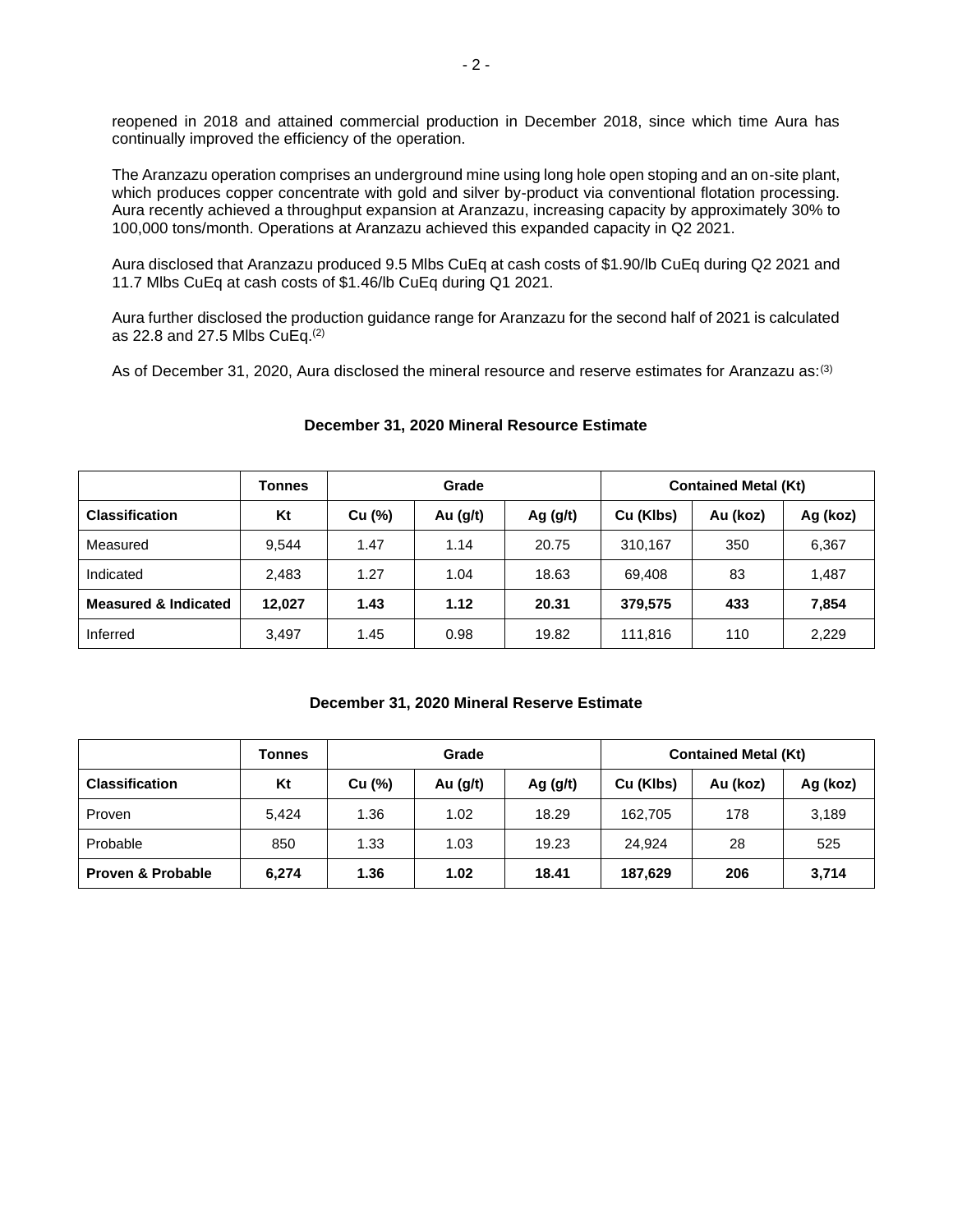The Royalty covers an area of approximately 1,440 hectares, which includes the location of the existing underground mine and the entire mineral resource and reserve estimates for Aranzazu. A map of the Royalty area is shown below.



## **Transaction Details**

The aggregate purchase price for the Transaction includes \$8.0 million in cash and \$1.0 million in common shares of Nova ("**Consideration Shares**"), based on the 10-day volume weighted average trading price ("**VWAP**") on the TSX Venture Exchange ("**TSXV**") of Consideration Shares prior to the closing date of the Transaction. The Company intends to file a prospectus supplement to its base shelf prospectus dated October 30, 2020 to qualify the distribution of the Consideration Shares to the Seller.

The owner of the Royalty is entitled to 1.0% of the net smelter returns on all products sold at Aranzazu, less certain allowable deductions, provided that the monthly average price per pound of copper, as quoted by the London Metals Exchange, equals or exceeds \$2.00/lb. Aranzazu currently receives revenue from the sale of copper concentrate, including payment for gold and silver by-products, all of which is subject to the Royalty.

Under the terms of the Agreement, Nova will be entitled to 100% of the payments from the Royalty corresponding to the net smelter returns generated at Aranzazu following June 30, 2021. Nova expects to receive Royalty payments on a semi-annual basis in accordance with the terms of the Royalty. The Seller is entitled to economic benefits on Royalty payments that accrue from July 1, 2021 up to the ("**Closing Date**"), which is currently anticipated to be August 27, 2021. Nova is fulfilling that obligation by paying approximately \$200,000 in cash in addition to the \$9.0 million purchase price for the Royalty on the Closing Date. The Transaction is subject to customary closing conditions, including the acceptance of the TSXV with respect to the issuance of the share consideration, and the Consideration Shares will contain contractual restrictions on trading in accordance with the terms of the Agreement.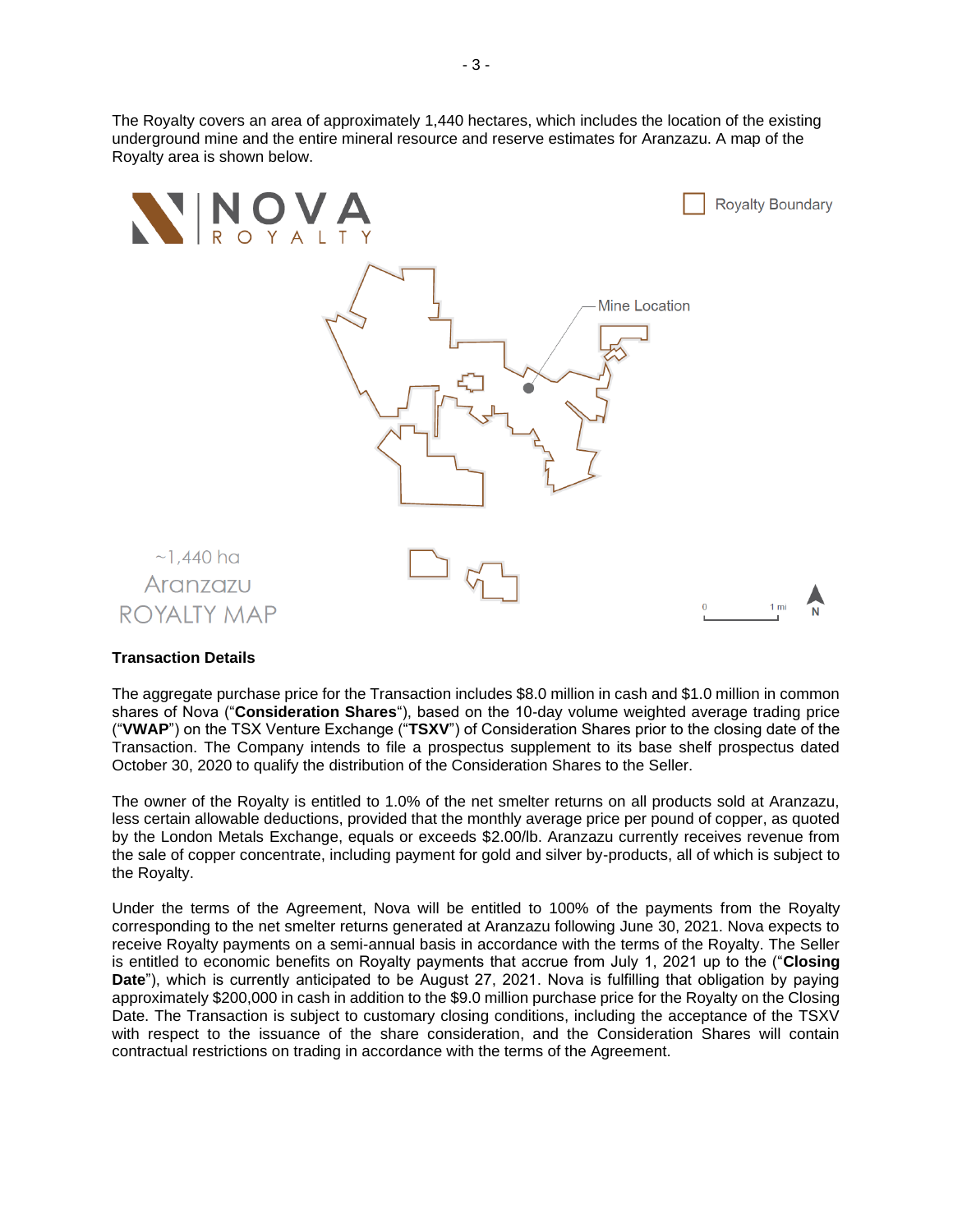# **Qualified Person**

Technical information contained in this news release originates in the public disclosure set out above and has been reviewed and approved by Christian Rios, AIPG Certified Professional Geologist, Advisor to Nova and a Qualified Person as defined in National Instrument 43-101, Standards of Disclosure for Mineral Projects.

#### **About Nova**

Nova is a royalty company focused on providing investors with exposure to the key building blocks of clean energy – copper and nickel. The Company is headquartered in Vancouver, British Columbia and is listed on the TSXV under the trading symbol "NOVR" and on the US OTCQB under the ticker "NOVRF".

## **ON BEHALF OF NOVA ROYALTY CORP.,**

(signed) "Alex Tsukernik"

President and Chief Executive Officer Phone: (604) 696-4241 Email: [info@novaroyalty.com](mailto:info@novaroyalty.com) Website: [www.novaroyalty.com](http://www.novaroyalty.com/)

*Neither the TSX Venture Exchange nor its Regulation Service Provider (as that term is defined in the policies of the TSX Venture Exchange) accepts responsibility for the adequacy or accuracy of this release.*

Notes:

- (1) Royalty payments calculated based on Aura production guidance for Aranzazu for 2021 and the following commodity price assumptions - copper price: \$4.30/lb, gold price: \$1,780/oz, silver price: \$23.80/oz.
- (2) Refer to Aura [Q2 2021 Results Release and Guidance 2021 Update](https://api.mziq.com/mzfilemanager/v2/d/7e088be0-b725-4cba-ab5e-4969a4ac92af/7304fbc7-1001-3c3e-9906-62bf861b3fc2?origin=1) and [Management's Discussion and Analysis](https://api.mziq.com/mzfilemanager/v2/d/7e088be0-b725-4cba-ab5e-4969a4ac92af/1d14e4f5-4eb8-48cb-3498-6424ac723ee8?origin=1)  [for the three and six months ended June 30, 2021.](https://api.mziq.com/mzfilemanager/v2/d/7e088be0-b725-4cba-ab5e-4969a4ac92af/1d14e4f5-4eb8-48cb-3498-6424ac723ee8?origin=1) Copper Equivalent production was calculated based on gold equivalent ounce guidance, gold equivalent ounce production for the six months ended June 30, 2021, and commodity price assumptions used in gold equivalent ounce calculations disclosed by Aura.
- (3) Refer to Aur[a Annual Information Form for the year ended December 31, 2020,](https://api.mziq.com/mzfilemanager/v2/d/7e088be0-b725-4cba-ab5e-4969a4ac92af/02a19333-eab7-4ae5-f53c-a03b63620ea7?origin=1) dated March 31, 2021.

## *TECHNICAL AND THIRD-PARTY INFORMATION*

*Except where otherwise stated, the disclosure in this press release relating to the Aranzazu mine is based on information publicly disclosed by Aura, as the owner and operator of the property and information/data available in the public domain as at the date hereof and none of this information has been independently verified by Nova. Specifically, as a royalty holder, Nova has limited, if any, access to the property subject to the Royalty. Although Nova does not have any knowledge that such information may not be accurate, there can be no assurance that such third party information is complete or accurate. Some information publicly reported by the operator may relate to a larger property than the area covered by the Royalty. Nova's royalty interests often cover less than 100% and sometimes only a portion of the publicly reported mineral reserves, mineral resources and production of a property.*

#### *Cautionary Note Regarding Forward-Looking Statements*

*This press release contains "forward-looking information" and "forward-looking statements" within the meaning of applicable securities legislation. The forward-looking statements herein are made as of the date of this press release only, and the Company does not assume any obligation to update or revise them to reflect new information, estimates or opinions, future events or results or otherwise, except as required by applicable law. Often, but not always, forward-looking statements can be identified by the use of words such*